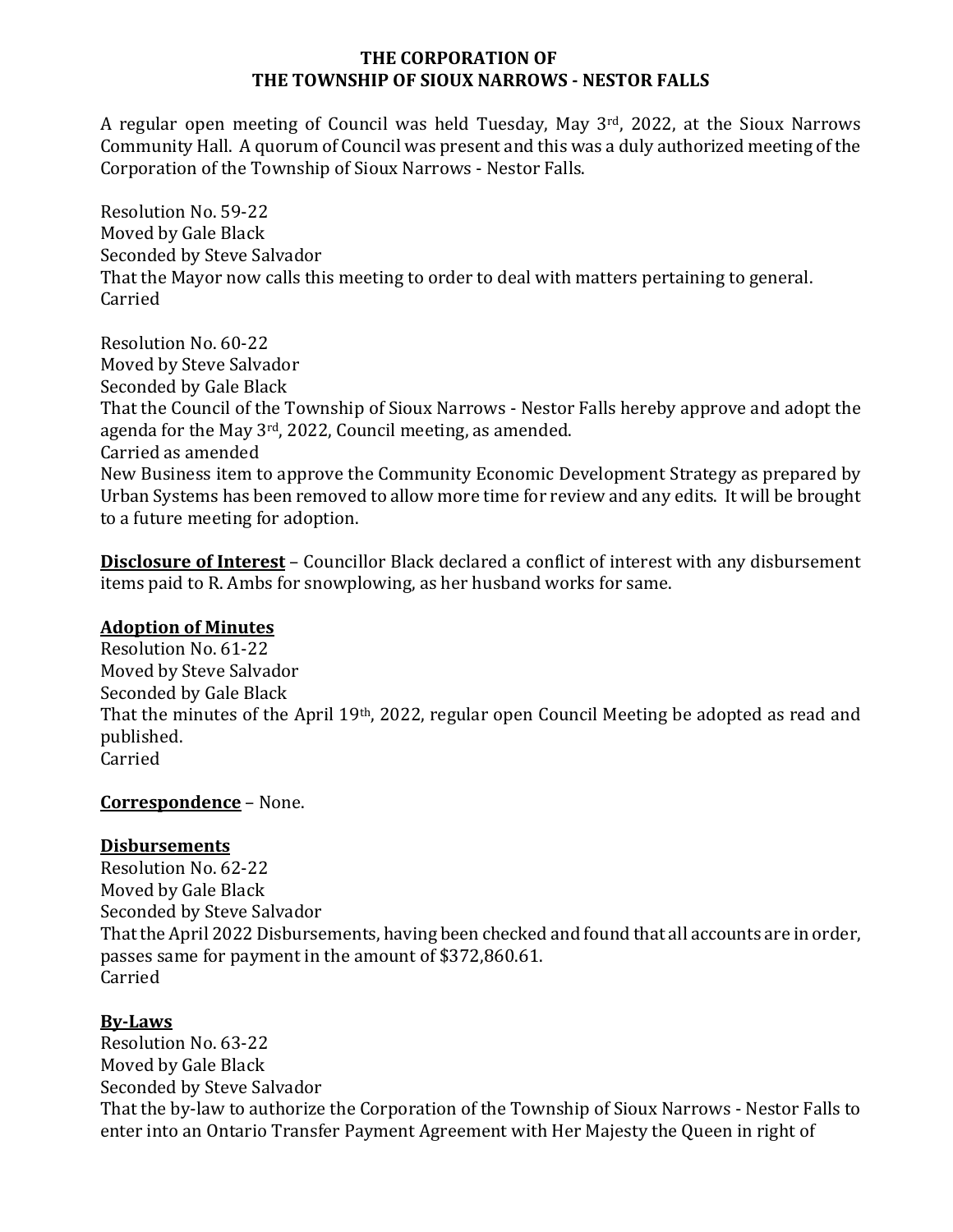Council Minutes, May  $3<sup>rd</sup>$ , 2022 – Page 2

### **By-Laws** (cont.)

Ontario as represented by the Solicitor General, having been read a first time and deemed read a second and third time, passes the same as read. Carried

Resolution No. 64-22 Moved by Steve Salvador Seconded by Gale Black That the Municipal Capital Facilities By-Law for Municipal Housing Project Facilities, having been read a first time and deemed read a second and third time, passes the same as read. Carried

Resolution No. 65-22 Moved by Gale Black Seconded by Steve Salvador

That the by-law to authorize the Corporation of the Township of Sioux Narrows - Nestor Falls to enter into a Next Generation 9-1-1 Authority Service Agreement with Bell Canada, having been read a first time and deemed read a second and third time, passes the same as read. Carried

## **Reports from Committees**

**G. Black** – reported that she will be attending an All Nations Health Partners meeting tomorrow, May  $5<sup>th</sup>$ , 2022, at 1:00 p.m. Reported that she attended the Northwestern Ontario Municipal Association (NOMA) Annual General Meeting, April 27-29, 2022. There were numerous items on the agenda that were presented, including Hydro One, MPAC, the Northern Ontario School of Medicine, and a new veterinarian education program at Lakehead University. It was enlightening to hear about the many partnerships and projects being carried out in Northwestern Ontario.

**<u>S. Salvador</u>** – reported that he has been out to the golf course. It is starting to dry up. The club house work is coming along nicely.

**N. Dufresne** – reported that he too attended the NOMA Annual General Meeting last week. Reported that the Northern Ontario School of Medicine (NOSM) is now a standalone facility; the first in Canada. Stated that half of the students that have graduated from NOSM stay in Northwestern Ontario. The school is also expanding into specialties. The Director of Tourism Northern Ontario, D. MacLachlan, made a presentation and mentioned our Community Development Officer, H. Gropp, Tourism, noting her work in tourism and marketing in Nortwestern Ontario. Reported that Lakehead is expanding their health faculty, including veterinarian medicine and Nurse Practitioner.

## **Old Business** - none

### **New Business**

Resolution No. 66-22 Moved by Steve Salvador Seconded by Gale Black That Council hereby approve the Community Improvement Plan application of Laughing Water Lodge in the amount of \$3,250.00 for new highway signage. Carried